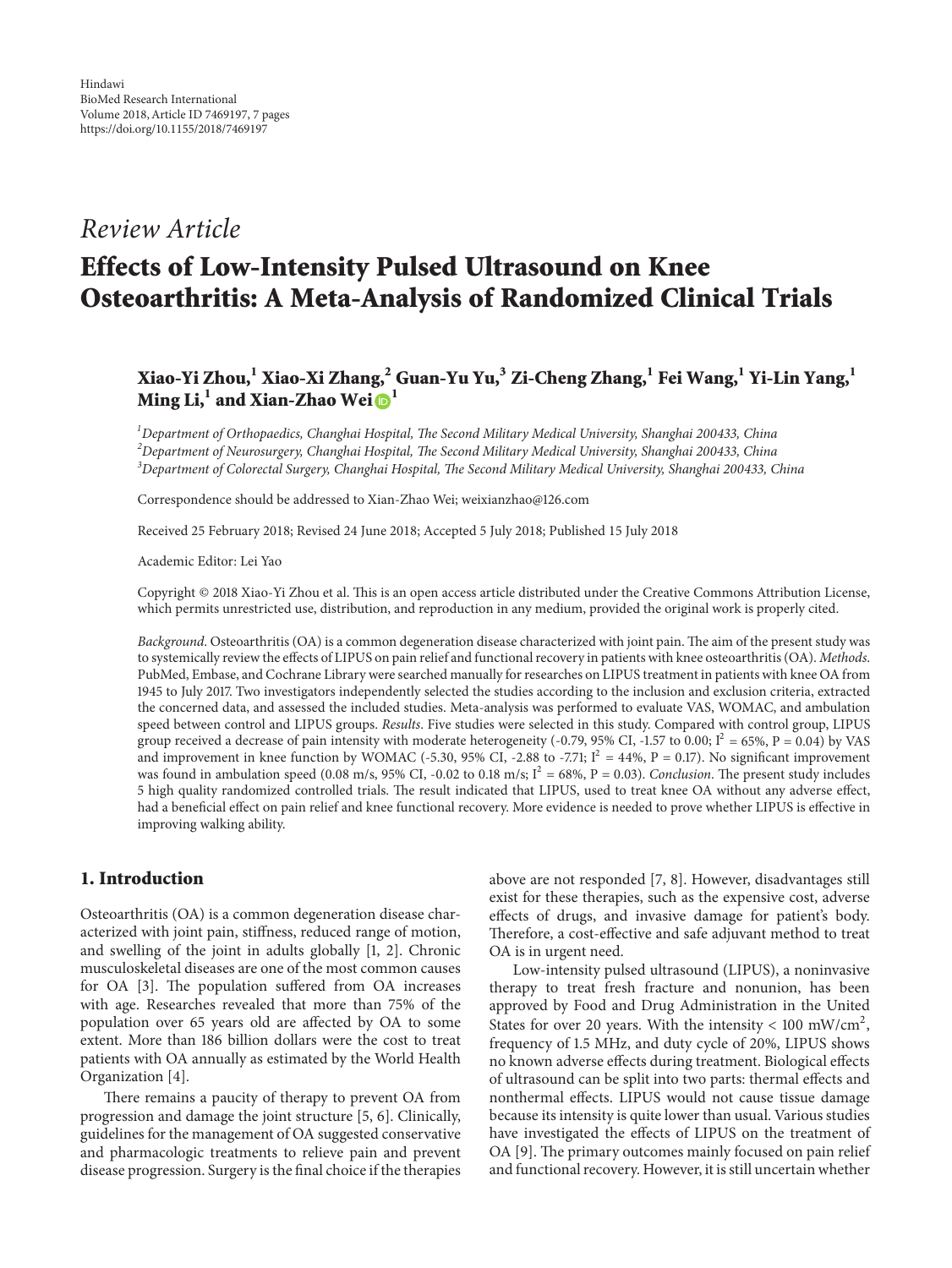LIPUS has a benefcial efect in treating patients with knee OA.

Therefore, the present study was aimed to perform a meta-analysis on the efficacy of LIPUS in patients with knee OA through pooling high quality clinical trials.

## **2. Methods**

*2.1. Literature Search.* Two reviews searched all the published randomized controlled trials with a combination of title words and abstracts words related to LIPUS and OA in the database of PubMed, Embase, and Cochrane Library. The search strategy was illustrated in the supplementary fle (see the Appendix). The latest search was performed in July 2017 to determine the retrieved articles. The keywords for search strategy were adapted according to diferent database and Mesh.

*2.2. Inclusion and Exclusion Criteria.* Two reviewers independently identifed the "Methods" section in all the eligible articles. The inclusion criteria are as follows: (1) randomized controlled trials; (2) patients with knee osteoarthritis; (3) studies containing at least one group using LIPUS as an intervention; (4) outcomes related to pain and function of patients; and (5) English literature. The exclusion criteria are as follows: (1) animal studies; (2) abstract, letter, review, systemic review/meta-analysis, or case report; and (3) non-English literature.

Both the reviewers reached an agreement on the selected articles for further analysis in the present study.

2.3. Quality Assessment. The included articles were independently and critically reviewed and evaluated by two reviewers with disagreement settled by a senior author. Quality assessment of included articles was based on Jadad method [\[10](#page-5-9)], which is a fve-point questionnaire that scores randomized clinical trials on a 0-to-5 scale based on a number of factors such as randomization, blinding of the subject, and withdrawals or dropouts. Higher score indicates higher quality and evidence level of the clinical trial in the article.

2.4. Data Extraction and Outcome Measures. The objective of the present study was to identify the efectiveness of LIPUS on treating knee OA. Thus, the WOMAC scale is preferred to assess the improvement of knee function. In addition, ambulation speed (AS) is another important index to evaluate the functional improvement in patients. The changes related to pain management after LIPUS/sham LIPUS treatment are assessed by VAS score.

The reviewers extracted all relevant data separately. The extracted and tabulated data included frst author, year of publication, nationality, patient demographics, duration of LIPUS application, Kellgren-Lawrence Grade, VAS score, Lequesne's index, and WOMAC. All extracted data were collected into a specifc data form according to the study by Hozo et al. [\[11\]](#page-5-10)

*2.5. Statistical Analysis.* Meta-analysis was performed using the soft-ware package RevMan5.2. Statistical calculations were performed for all eligible studies with detailed data of the LIPUS and control groups. The descriptive statistics, one sample, or independent samples of comparing means were used for the analysis, and the results were reported as mean ± SD. Continuous variables were presented as mean values. Begg's test was performed to detect publication bias [\[12\]](#page-5-11). Statistical heterogeneity was assessed using the  $I^2$  [\[13\]](#page-5-12). Low heterogeneity was considered when  $I^2$  was ranged from 25% to 50%; moderate heterogeneity when  $I^2$  ranged from 50% to 75%; and high degree of heterogeneity when  $I^2$  over 75%. In cases of  $I^2$  larger than 50%, a random-effect model was used. Otherwise, a fxed-efect model was used. Signifcance was set at  $P < 0.05$ .

#### **3. Results**

*3.1. Study Selection.* Overall, 171 potentially records were identifed through database searching and 135 abstracts were remained after removing duplication recordings. Then, abstracts were reviewed for preliminary assessment, afer which 56 full-text articles were evaluated for eligibility. Of the 56 articles, 5 met the inclusion criteria and other 51 article were excluded. Among these 51 articles, 15 articles were not eligible for the intervention, 34 articles were treating patients not with knee OA, and 2 of them were not eligible for control group (Figure [1\)](#page-2-0).

3.2. Characteristics of Studies. The 5 selected studies involved totally 288 participants (143 in control group and 145 in LIPUS group, separately) [\[14](#page-5-13)[–18\]](#page-6-0). The basic characteristics of these trials were demonstrated in Table [1.](#page-3-0) The mean age of the participants was approximately 60 years old. Mean body mass index (BMI) in 4 of the trails was about 30 (except BMI in the study carried out by Jia et al. was around 25). The study by Loyola et al. used Osteoarthritis Research Society International (OARSI) atlas classifcation grade to report Joint Space Narrowing. The other 4 trials applied Kellgren-Lawrence Grade to describe radiological severity of knee OA and all the participants belonged to Grades II-III. Treatment duration in 4 of the trials lasted 10 days, and only the study carried out by Loyola et al. used LIPUS treatment for 8 weeks. Methodological qualities were assessed with Jadad scale. Of all the 5 included studies, 4 reported randomization, double-blind, and withdraw. Only the study carried out by Yildiz et al. did not refer to the loss of follow-up (Table [2\)](#page-4-0). No signifcant publication bias was found in the selected studies.

3.3. Functional Recovery. Three of the selected studies evaluated the functional recovery in patients with knee OA using WOMAC scale. The data demonstrated a beneficial effect of LIPUS on improvement of the function of knee. Pooling of the data about WOMAC score in these trails showed a mean reduction of 5.30 points (95%CI, 2.88 to 7.71 points;  $I^2$  = 44%, heterogeneity:  $P = 0.17$ ) in measuring knee function, indicating evidence with moderate quality on the beneft efect of LIPUS on functional recovery in patients with knee OA (Figure [2\)](#page-4-1).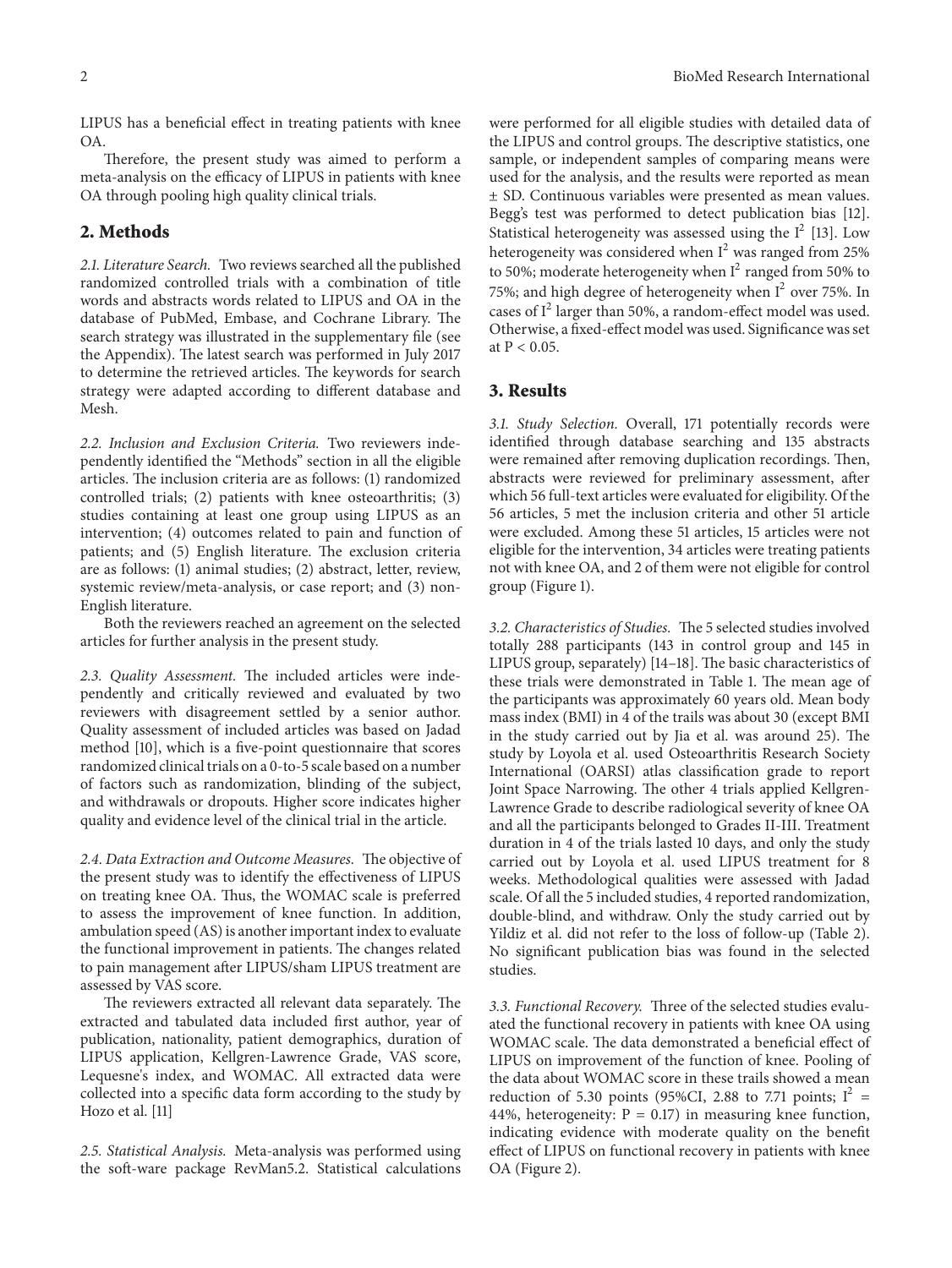

<span id="page-2-0"></span>Figure 1: Flowchart for the selection of included trials.

Four of the studies measured AS or 20/50 meter walking time to assess functional recovery. Afer being transformed into speed, the result of pooling demonstrated no signifcant improvement in walking speed. The mean walking speed was increased by 0.08 m/s under LIPUS stimulation (95% CI, - 0.02 to 0.18 m/s;  $I^2 = 68\%$ , heterogeneity: P = 0.03) (Figure [3\)](#page-4-2).

3.4. Pain Intensity. Four trials assessed the effect of LIPUS on pain relief in patients with knee OA. One study by Cakir et al. did not demonstrate beneficial effect of LIPUS on pain relief. Pooling of the scores of VAS revealed a mean decrease of 0.79 points (95% CI, -1.57 to 0.00 points;  $I^2 = 65$ %, heterogeneity:  $P = 0.04$ ) as a result of LIPUS treatment on patients with knee OA with moderate heterogeneity (Figure [4\)](#page-4-3).

#### **4. Discussion**

The present meta-analysis focused on the effects of LIPUS in patients with knee OA. Five trials which specifcally described the efectiveness of LIPUS on knee OA were included afer we searched relevant RCT studies.

Pain management was a great concern for doctors in treating knee OA [\[19,](#page-6-1) [20](#page-6-2)]. VAS scale was most reported to evaluate pain intensity (4 trials,  $n = 261$ ) in the selected studies. Pooling showed a mean reduction of 0.78 points under LIPUS stimulation without any known adverse event, indicating that LIPUS had a beneficial effect on pain relief and a promising safety in treating patients with knee OA. The study by Jia et al. combined LIPUS with NSAIDs (diclofenac) to treat knee OA, while the other studies did not administrate drugs as an intervention. Thus, the VAS score in the study by Jia et al. at the endpoint was apparently lower than the other 3 studies which explained the highest weight (79%) in the 4 studies. Costa et al. reported that NSAID therapy such as diclofenac had a moderate to large efect on pain intensity according to the results of VAS scale [\[21\]](#page-6-3). This information suggested that LIPUS could be used as an efective adjuvant method with/without other therapies such as NSAID to manage pain intensity. On the other hand, the study by Cakir

et al. combined LIPUS treatment with home exercise training, which might be one reason for the source of heterogeneity.

Functional recovery was another primary outcome in these studies to identify the improvement in treating knee OA by LIPUS. Overall, LIPUS presented a positive efect on knee function evaluated byWOMAC scale. One of the studies by Loyola et al. did not demonstrate signifcant beneft on functional improvement by LIPUS. However, the baseline of his study showed that the mean WOMAC score was  $31.42 \pm 19.67$  in control group and  $40.09 \pm 10.37$  in LIPUS group, which could explain the source of the heterogeneity. Alternatively, many researches have reported that LIPUS could induce extracellular matrix synthesis and increase rates of chondrocyte migration and proliferation [\[22](#page-6-4)[–24\]](#page-6-5), supporting that LIPUS has a chondroprotective efect in cellular experiments. In addition, data from animal experiments also showed that LIPUS could increase the synthesis of type II collagen in articular cartilage and exhibited the ability to attenuate the progression of cartilage degeneration in OA in different animal models. The intervention of LIPUS was suggested as early as possible by Gurkan et al. [\[25](#page-6-6), [26](#page-6-7)].

A trend in favor of LIPUS without signifcant diference was found in AS after pooling the 4 trials. The study by Cakir et al. and Loyola et al. reported that LIPUS had no significant effect on the improvement of walking speed. The possible reason might be that the number of patients enrolled in these 2 studies is not enough to make a clear conclusion (23 in Loyola et al. and 40 in Cakir et al.). As contrast, 106 and 55 patients were enrolled by Jia and Tascioglu's study, separately. In addition, the participants in Cakir's study were asked to perform home exercise at least 3 times a week. Ulus et al. found that the use of ultrasound combined with conventional physical therapy programs had no further signifcant efect in patients with knee OA and they concluded that the efect of ultrasound could be masked by exercises [\[27](#page-6-8)]. On the other hand, Rutjes et al. reported that therapeutic ultrasound might be benefcial on pain relief and functional recovery for patients with knee OA [\[28](#page-6-9)]. We interpret these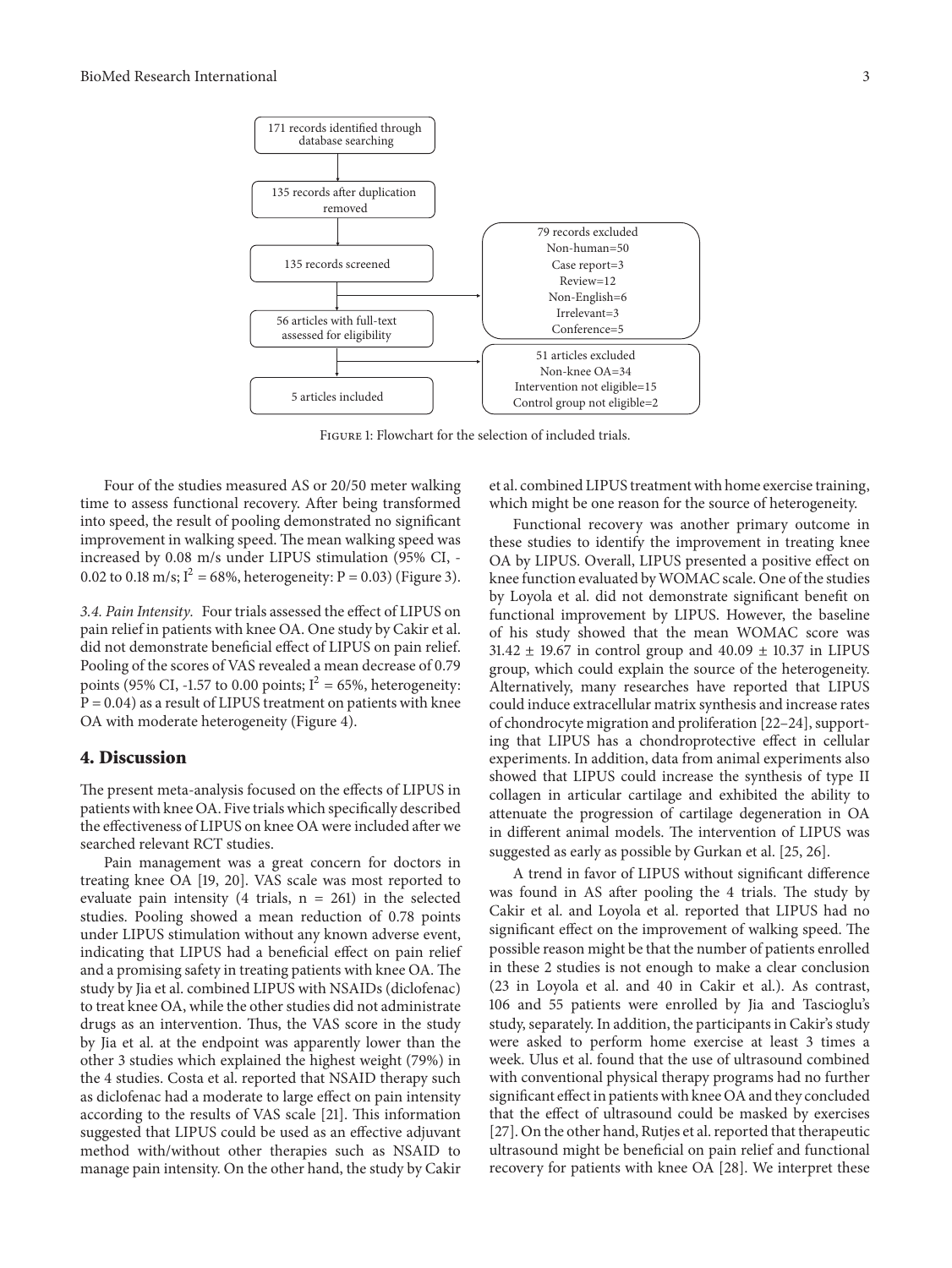|                       |      |                 |                        |                             |                                         |     | TABLE 1: Characteristics of the selected studies. |              |                                                    |                       |              |
|-----------------------|------|-----------------|------------------------|-----------------------------|-----------------------------------------|-----|---------------------------------------------------|--------------|----------------------------------------------------|-----------------------|--------------|
| Author                | Year | (Control/LIPUS) |                        | Age                         |                                         | BMI | Kellgren-Lawrence Grade (I/II/III/IV)<br>Control  | <b>LIPUS</b> | Interested<br>outcome                              | Treatment<br>duration | <b>IADAD</b> |
|                       |      |                 |                        | Control LIPUS Control LIPUS |                                         |     |                                                   |              |                                                    |                       |              |
| lia et al.            | 2016 | 53/53           | $61.3 \pm 10.2$ 63.4   |                             | $\pm$ 9.7 26.2 $\pm$ 5.9 25.8 $\pm$ 3.4 |     | 0/44/9/0                                          | 0/46/7/0     | meter walking<br>VAS, LI, ROM<br>WOMAC, 50<br>time | 10 days               | 5            |
| Loyola et al.         | 2012 | 13/14           | $61.1 \pm 11.5$ $62.5$ |                             | $\pm 9.5$ 30.4 $\pm 5.7$ 34.0 $\pm 8.5$ |     |                                                   |              | WOMAC, 6<br>Min Walk                               | 8 weeks               |              |
| Cakir et al.          | 2014 | 20/20           | $58.2 \pm 9.9$         | 57.1                        | $\pm 7.8$ 30.9 $\pm 4.0$ 29.5 $\pm 5.9$ |     | А11 II-III                                        | All II-III   | WOMAC, 20m<br>walking time<br>VAS,                 | 10 days               |              |
| fildiz et al          | 2015 | 30/30           | $57.7 \pm 7.1$         | 54.6                        | $\pm 6.5$ 30.9 $\pm 4.3$ 31.1 $\pm 4.7$ |     | 0/16/14/0                                         | 0/10/20/0    | VAS, LI, ROM                                       | 10 days               |              |
| Tascioglu et al. 2010 |      | 27/28           | $60.0 \pm 2.8$         | 61.6                        | $\pm 3.7$ 28.7 $\pm 4.0$ 30.8 $\pm 3.8$ |     | 0/15/12/0                                         | 0/16/12/0    | WOMAC, 20m<br>walking time<br>VAS,                 | 10 days               |              |

<span id="page-3-0"></span>

| ;<br>;<br>$\ddot{\phantom{0}}$ |  |
|--------------------------------|--|
| alactar                        |  |
| ے م<br>ι.                      |  |
| 25.424777777777<br>í           |  |
|                                |  |
|                                |  |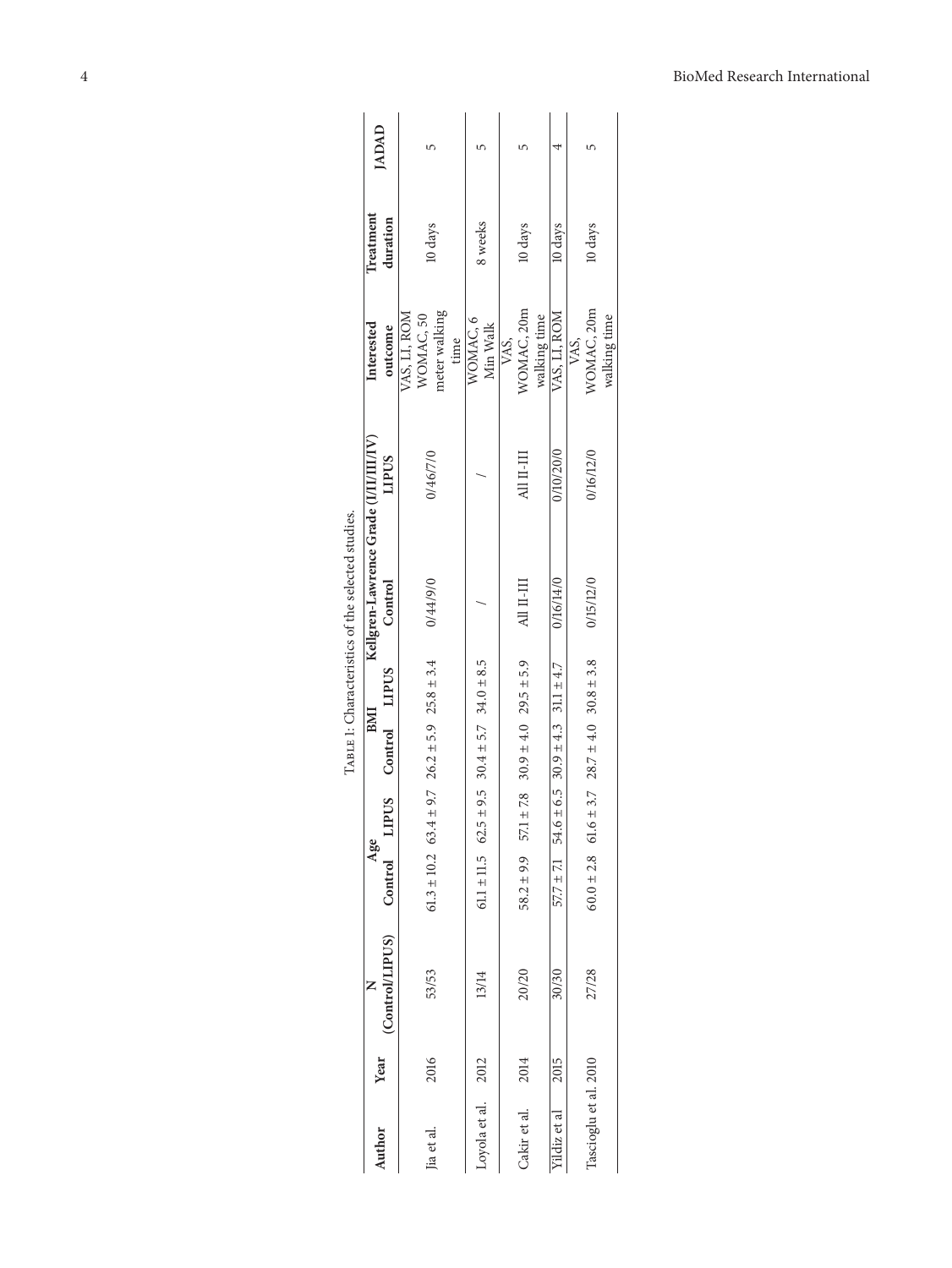<span id="page-4-0"></span>Table 2: Specifc item of JADAD scale for selected studies.

| Author           | Year | (Control/LIPUS) | Random methods | <b>Blind</b> | Lost | <b>Total</b> |
|------------------|------|-----------------|----------------|--------------|------|--------------|
| Jia et al.       | 2016 | 53/53           |                |              |      |              |
| Loyola et al.    | 2012 | 13/14           |                |              |      |              |
| Cakir et al.     | 2014 | 20/20           |                |              |      |              |
| Yildiz et al     | 2015 | 30/30           |                |              | 0    |              |
| Tascioglu et al. | 2010 | 27/28           |                |              |      |              |

|                                                                                                                            |       | <b>LIPUS</b> |    |            | Control   |    | <b>Mean Difference</b> |                                |        | <b>Mean Difference</b>  |                   |                        |     |  |
|----------------------------------------------------------------------------------------------------------------------------|-------|--------------|----|------------|-----------|----|------------------------|--------------------------------|--------|-------------------------|-------------------|------------------------|-----|--|
| <b>Study or Subgroup</b>                                                                                                   | Mean  | SD.          |    | Total Mean | <b>SD</b> |    |                        | Total Weight IV, Fixed, 95% CI |        |                         | IV, Fixed, 95% CI |                        |     |  |
| Jia 2016                                                                                                                   | 10.92 | 8.57         | 53 | 15.88      | 5.26      | 53 | 79.5%                  | $-4.96$ [ $-7.67$ , $-2.25$ ]  |        |                         |                   |                        |     |  |
| Loyola 2012                                                                                                                | 33.58 | 15.96        | 12 | 28.77      | 18.47     | 13 | 3.2%                   | $4.81$ [ $-8.69$ , $18.31$ ]   |        |                         |                   |                        |     |  |
| Tascioglu 2010                                                                                                             | 35.61 | 8.73         | 28 | 44.33      | 12.78     | 27 | 17.3%                  | $-8.72$ [ $-14.52$ , $-2.92$ ] |        |                         | --                |                        |     |  |
| <b>Total (95% CI)</b>                                                                                                      |       |              | 93 |            |           | 93 |                        | $100.0\%$ -5.30 [-7.71, -2.88] |        |                         |                   |                        |     |  |
| Heterogeneity: Chi <sup>2</sup> = 3.55, df = 2 (P = 0.17); $I^2$ = 44%<br>Test for overall effect: $Z = 4.30$ (P < 0.0001) |       |              |    |            |           |    |                        |                                | $-100$ | $-50$<br>Favours[LIPUS] |                   | 50<br>Favours[Control] | 100 |  |

<span id="page-4-1"></span>Figure 2: Forest plot demonstrated the efect of LIPUS on functional recovery evaluated by WOMAC scale.

|                                                                                                                                                   |      | <b>LIPUS</b> |       |      | Control |     |        | <b>Mean Difference</b>             | <b>Mean Difference</b> |                                                    |  |  |  |  |
|---------------------------------------------------------------------------------------------------------------------------------------------------|------|--------------|-------|------|---------|-----|--------|------------------------------------|------------------------|----------------------------------------------------|--|--|--|--|
| <b>Study or Subgroup</b>                                                                                                                          | Mean | SD.          | Total | Mean |         |     |        | SD Total Weight IV, Random, 95% CI |                        | IV, Random, 95% CI                                 |  |  |  |  |
| <b>Cakir 2014</b>                                                                                                                                 | 1.4  | 0.22         | 20    | 1.5  | 0.3     | 20  | 19.6%  | $-0.10$ $[-0.26, 0.06]$            |                        |                                                    |  |  |  |  |
| Jia 2016                                                                                                                                          | 0.91 | 0.26         | 53    | 0.74 | 0.32    | 53  | 26.9%  | $0.17$ [0.06, 0.28]                |                        |                                                    |  |  |  |  |
| Loyola 2012                                                                                                                                       | 1.16 | 0.2          | 12    | 1.13 | 0.26    | 13  | 17.5%  | $0.03$ [ $-0.15$ , $0.21$ ]        |                        |                                                    |  |  |  |  |
| Tascioglu 2010                                                                                                                                    |      | 0.1          | 28    | 0.86 | 0.09    | 27  | 36.0%  | $0.14$ [0.09, 0.19]                |                        | 18                                                 |  |  |  |  |
| <b>Total (95% CI)</b>                                                                                                                             |      |              | 113   |      |         | 113 | 100.0% | $0.08$ [ $-0.02$ , $0.18$ ]        |                        |                                                    |  |  |  |  |
| Heterogeneity: Tau <sup>2</sup> = 0.01; Chi <sup>2</sup> = 9.33, df = 3 (P = 0.03); $I^2$ = 68%<br>Test for overall effect: $Z = 1.57$ (P = 0.12) |      |              |       |      |         |     |        |                                    | $-1$                   | 0.5<br>$-0.5$<br>Favours [control] Favours [LIPUS] |  |  |  |  |

<span id="page-4-2"></span>FIGURE 3: Forest plot demonstrated the effect of LIPUS on functional recovery evaluated by ambulation speed.

| <b>LIPUS</b>                                                                                                                                               |      |           |       |         | Control |       | <b>Mean Difference</b> |                               |       | <b>Mean Difference</b> |  |                   |    |  |
|------------------------------------------------------------------------------------------------------------------------------------------------------------|------|-----------|-------|---------|---------|-------|------------------------|-------------------------------|-------|------------------------|--|-------------------|----|--|
| Study or Subgroup                                                                                                                                          | Mean | <b>SD</b> | Total | Mean SD |         | Total | Weight                 | IV, Random, 95% CI            |       | IV, Random, 95% CI     |  |                   |    |  |
| Cakir 2014                                                                                                                                                 | 4.87 | 1.86      | 20    | 3.94    | 2.72    | 20    | 17.1%                  | $0.93$ [ $-0.51, 2.37$ ]      |       |                        |  |                   |    |  |
| Jia 2016                                                                                                                                                   | 1.54 | 0.81      | 53    | 2.28    | 1.01    | 53    | 37.9%                  | $-0.74$ [ $-1.09$ , $-0.39$ ] |       |                        |  |                   |    |  |
| Tascioglu 2010                                                                                                                                             | 5.25 | 1.9       | 28    | 6.67    | 1.78    | 27    | 25.1%                  | $-1.42$ $[-2.39, -0.45]$      |       | —                      |  |                   |    |  |
| Yildiz 2015                                                                                                                                                | 5.17 | 2.02      | 30    | 6.73    | 2.89    | 30    | 19.9%                  | $-1.56$ $[-2.82, -0.30]$      |       |                        |  |                   |    |  |
| <b>Total (95% CI)</b>                                                                                                                                      |      |           | 131   |         |         | 130   | 100.0%                 | $-0.79$ $[-1.57, -0.00]$      |       |                        |  |                   |    |  |
| Heterogeneity: Tau <sup>2</sup> = 0.39; Chi <sup>2</sup> = 8.57, df = 3 (P = 0.04); I <sup>2</sup> = 65%<br>Test for overall effect: $Z = 1.97$ (P = 0.05) |      |           |       |         |         |       |                        |                               | $-10$ | $-5$                   |  | 5                 | 10 |  |
|                                                                                                                                                            |      |           |       |         |         |       |                        |                               |       | Favours [LIPUS]        |  | Favours [control] |    |  |

<span id="page-4-3"></span>FIGURE 4: Forest plot demonstrated the effect of LIPUS on pain relief evaluated by VAS.

results to mean that sufficient number of the participants and adequate intervention are needed to export a stable outcome.

The present study has several limitations. Firstly, the parameters of LIPUS device in the selected 5 trials were varied from 120 mW/cm<sup>2</sup> to 500 mW/cm<sup>2</sup>, and the endpoint of observation difered from 10 days to 8 weeks, which might contribute to the existence of heterogeneity. Secondly, several studies measured walking ability by diferent methods such as 50-meter walking time, 20-meter walking time, and 6 minute walking distance. Diferent walking distance during measurement might result in heterogeneity when pooling together to analyze. Thirdly, the present study only focused

on pain relief and functional recovery; other indices such as the changes of radiological parameters should be further investigated.

## **5. Conclusion**

The present study includes 5 high quality randomized controlled trials. The result indicated that LIPUS, used to treat knee OA without any adverse effect, had a beneficial effect on pain relief and knee functional recovery. More evidence is needed to prove whether LIPUS is efective in improving walking ability.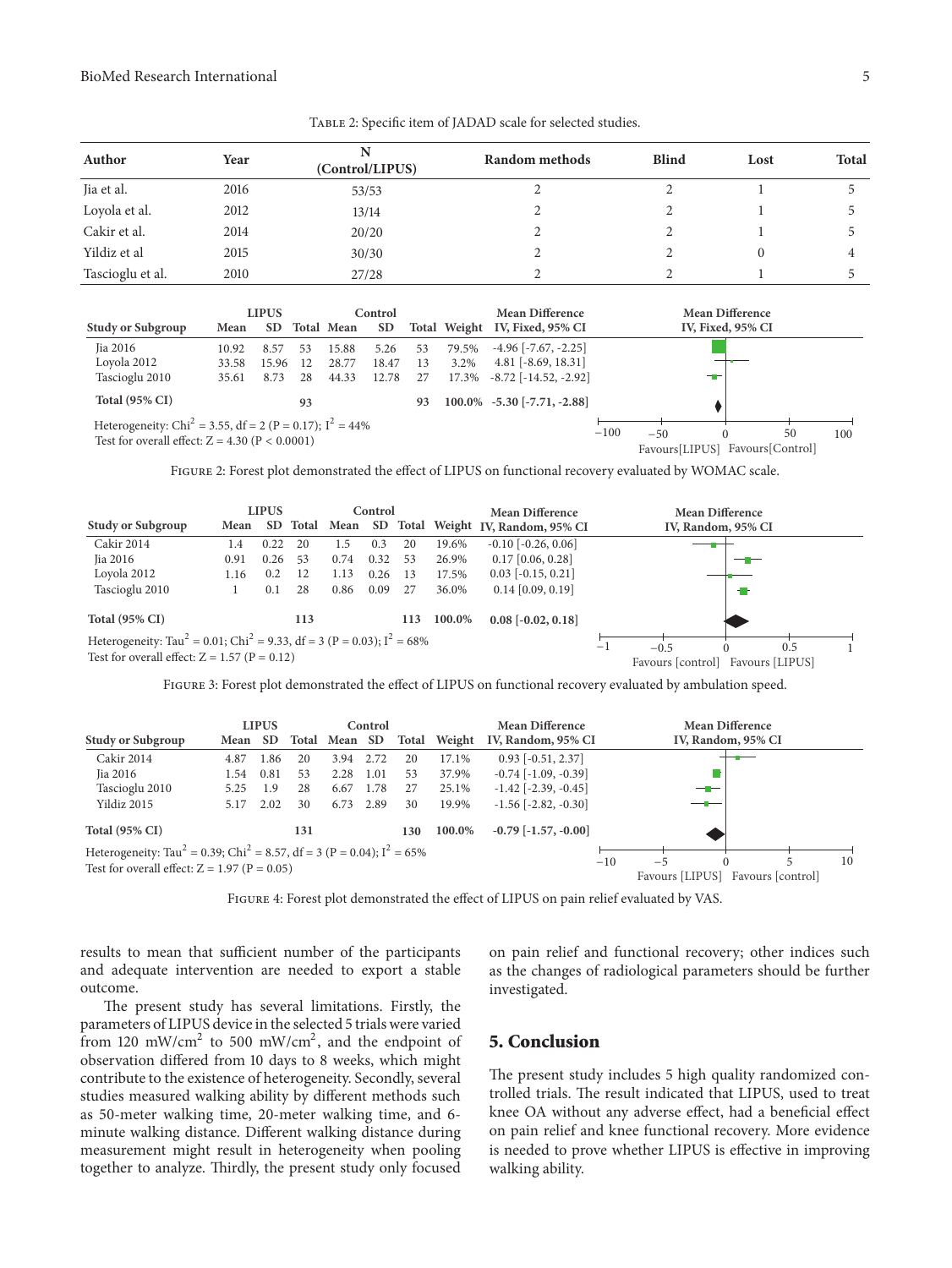## **Appendix**

## **A. Search Strategies for Pubmed, Embase and Cochrane Library**

#### *A.1. Pubmed*

#1 osteoarthro\*[tiab] or gonarthriti\*[tiab] or gonarthro\*[tiab] or osteo?arthritis[tiab]

#2 (knee\*[tiab] or joint\*[tiab]) and (pain\*[tiab] or discomfort\*[tiab])

#3 (knee\*[tiab] or joint\*[tiab]) and stif\*[tiab]

#4 #1 or #2 or #3

#5 pulsed ultrasound[tiab]

#6 LIPUS[tiab]

#7 #5 or #6

#8 #4 AND #7

## *A.2. Embase*

#1 'osteoarthriti\$':ab,ti OR 'osteoarthro\$':ab,ti OR 'osteo?arthritic':ab,ti OR 'gonarthriti\$':ab,ti OR 'gonarthro\$':ab,ti OR 'joint\$) adj3 (pain\$':ab,ti OR 'ach\$': ab,ti OR 'discomfort\$))':ab,ti OR '((knee\$':ab,ti OR 'joint\$) adj3 stif\$)':ab,ti

#2 'pulsed ultrasound':ab,ti OR 'lipus':ab,ti #3 #1 and #2

#### *A.3. Cochrane Library*

#1 (osteoarthritis\* or osteoarthro\* or gonarthriti\* or gonarthro\* or arthros\* or arthrot\* or ((knee\* or joint\*) near/3 (pain\* or ach\* or discomfort\*)) or  $((\text{knee}^* \text{OR joint}^*) \text{ near}/3 \text{ stiff}^*))$ 

#2 pulsed ultrasound

#3 LIPUS

#4 #2 or #3

#5 #1 and #4

## **Abbreviations**

OARSI: Osteoarthritis Research Society International BMI: Body mass index

AS: Ambulation speed

- LIPUS: Low-intensity pulsed ultrasound
- OA: Osteoarthritis.

## **Conflicts of Interest**

The authors declare that they have no conflicts of interest.

## **Authors' Contributions**

Xian-Zhao Wei conceived the study. Xiao-Yi Zhou and Xiao-Xi Zhang designed the analysis. Xiao-Yi Zhou and Guan-Yu Yu performed the analysis. Guan-Yu Yu, Zi-Cheng Zhang, and Fei Wang revised analysis tools. Xiao-Yi Zhou, Xiao-Xi Zhang, and Yi-Lin Yang wrote the paper. Xiao-Yi Zhou and Zi-Cheng Zhang helped to revise the manuscript. Xian-Zhao Wei and Ming Li revised the manuscript. All authors have read and approved the fnal version of manuscript. Xiao-Yi Zhou, Xiao-Xi Zhang, Guan-Yu Yu, and Zi-Cheng Zhang contributed equally to this manuscript.

## **References**

- <span id="page-5-0"></span>[1] L. Sharma, D. Kapoor, and S. Issa, "Epidemiology of osteoarthritis: An update," *Current Opinion in Rheumatology*, vol. 18, no. 2, pp. 147–156, 2006.
- <span id="page-5-1"></span>[2] J. A. Buckwalter and J. A. Martin, "Osteoarthritis," *Advanced Drug Delivery Reviews*, vol. 58, no. 2, pp. 150–167, 2006.
- <span id="page-5-2"></span>[3] P. M. Brooks, "The burden of musculoskeletal disease—a global perspective," *Clinical Rheumatology*, vol. 25, no. 6, pp. 778–781, 2006.
- <span id="page-5-3"></span>[4] K. W. J, "The effect of low-intensity pulsed ultrasound on chondrocyte migration and its potential for the repair of articular cartilage," in *Biomedical Engineering*, p. 73, The University of Iowa: Iowa City, Iowa, Iowa City, 2011.
- <span id="page-5-4"></span>[5] G. L. Matthews and D. J. Hunter, "Emerging drugs for osteoarthritis," *Expert Opinion on Emerging Drugs*, vol. 16, no. 3, pp. 479–491, 2011.
- <span id="page-5-5"></span>[6] W. Zhang, G. Nuki, R. W. Moskowitz et al., "OARSI recommendations for the management of hip and knee osteoarthritis. Part III: changes in evidence following systematic cumulative update of research published through January 2009," *Osteoarthritis and Cartilage*, vol. 18, no. 4, pp. 476–499, 2010.
- <span id="page-5-6"></span>[7] W. Zhang, R. W. Moskowitz, G. Nuki et al., "OARSI recommendations for the management of hip and knee osteoarthritis, part I: critical appraisal of existing treatment guidelines and systematic review of current research evidence," *Osteoarthritis and Cartilage*, vol. 15, no. 9, pp. 981–1000, 2007.
- <span id="page-5-7"></span>[8] W. Zhang, R. W. Moskowitz, G. Nuki et al., "OARSI recommendations for the management of hip and knee osteoarthritis, Part II: OARSI evidence-based, expert consensus guidelines," *Osteoarthritis Cartilage*, vol. 16, no. 2, pp. 137–162, 2008.
- <span id="page-5-8"></span>[9] F. Padilla, R. Puts, L. Vico, and K. Raum, "Stimulation of bone repair with ultrasound: A review of the possible mechanic efects," *Ultrasonics*, vol. 54, no. 5, pp. 1125–1145, 2014.
- <span id="page-5-9"></span>[10] H. D. Clark, G. A. Wells, C. Huët et al., "Assessing the quality of randomized trials: reliability of the Jadad scale," *Controlled Clinical Trials*, vol. 20, no. 5, pp. 448–452, 1999.
- <span id="page-5-10"></span>[11] S. P. Hozo, B. Djulbegovic, and I. Hozo, "Estimating the mean and variance from the median, range, and the size of a sample," *BMC Medical Research Methodology*, vol. 5, article 13, 2005.
- <span id="page-5-11"></span>[12] C. B. Begg and M. Mazumdar, "Operating characteristics of a rank correlation test for publication bias," *Biometrics*, vol. 50, no. 4, pp. 1088–1101, 1994.
- <span id="page-5-12"></span>[13] M. Egger, G. D. Smith, M. Schneider, and C. Minder, "Bias in meta-analysis detected by a simple, graphical test," *British Medical Journal*, vol. 315, pp. 629–634, 1997.
- <span id="page-5-13"></span>[14] L. Jia, Y. Wang, J. Chen, and W. Chen, "Efficacy of focused lowintensity pulsed ultrasound therapy for the management of knee osteoarthritis: a randomized, double blind, placebo-controlled trial," *Scientifc Reports*, vol. 6, no. 1, 2016.